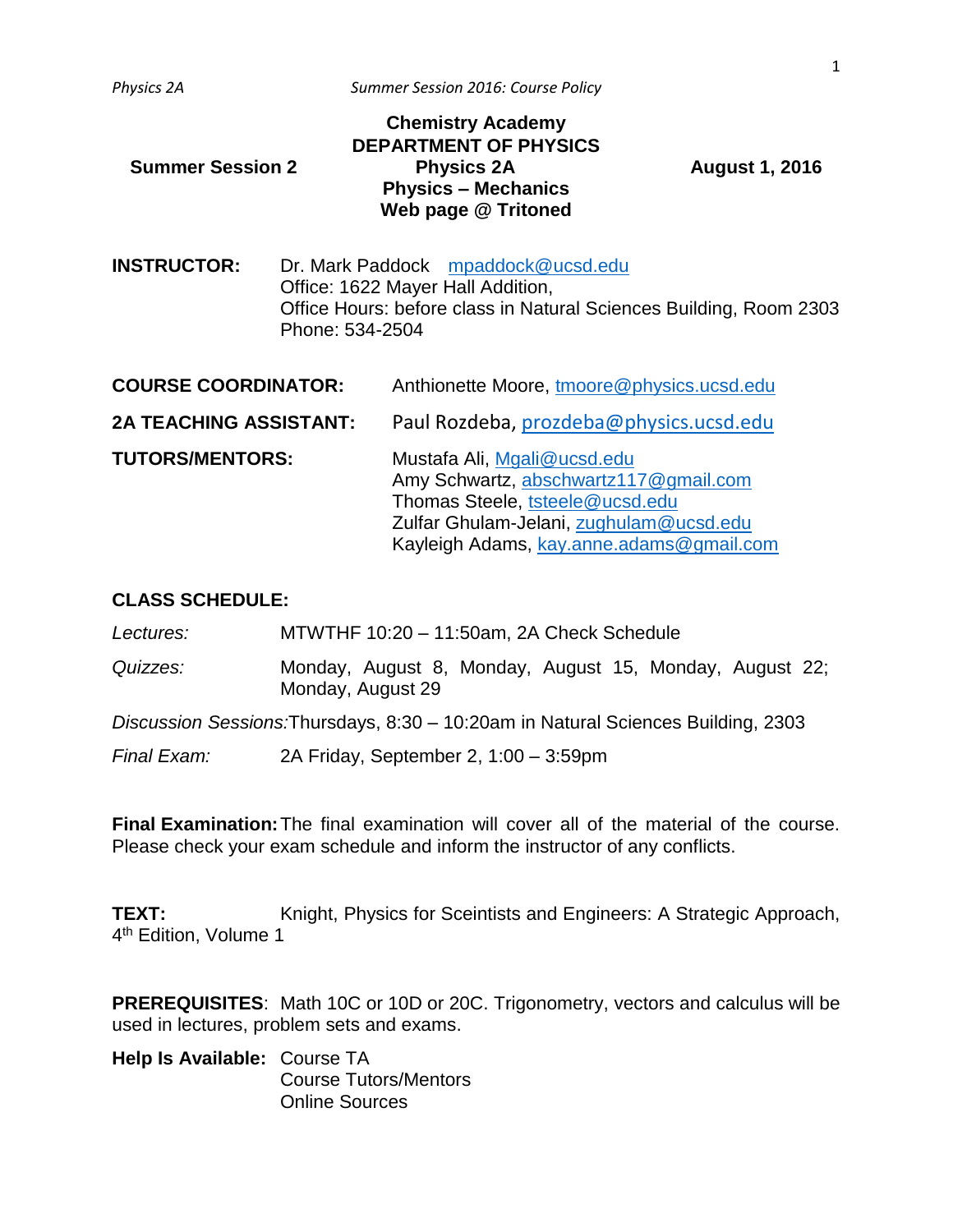**Students with Disabilities:** Students with a verified disability may be entitled to appropriate academic accommodations. Please contact the Office for Students with Disabilities at 858-534-4382 or via e-mail at [osd@ucsd.edu.](mailto:osd@ucsd.edu)

**Academy Dishonesty:** Please read "UC Policy on Integrity of Scholarship" in the UCSD General Catalog.

**Course Format:** Physics 2A-B-C is a lecture course covering mechanics, electricity and magnetism, waves and modern physics. This sequence is suitable for students majoring in Physics, MAE, ECE or CSE. Other majors should heck with their departments for the appropriate sequence. Physics 2A deals with mechanics.

The course will consist of Prelecture Engagements, Worksheets, Interactive Lectures, Homework and Tests. Students will form revolving groups of about 5 students for work on worksheets and projects. Assistance is available from the course TA and Course Tutors/Mentors as well as the instructor.

**Worksheets:** Will be provided in class when appropriate.

**HW Assignments:** Problem sets are assigned as selections from each text chapter. The graded homework will be through Mastering Physics, which is an online homework submission and grading tool.

**Quizzes:** Quizzes will be given beginning the second full week of lectures. Your lowest quiz lowest score will be dropped. **There will be no make-up quizzes.**

**Clickers:** You have the opportunity to participate in lecture by utilizing the inclass Interwrite PRS system (clickers). Before you use the clickers for the first time, be sure to enter in your student ID under the setup menu. Points for the clickers will mostly be assigned by participation. Every question given in lecture is worth 4 points, you will be given 3 points for merely answering with 1 point for answering correctly.

**Reading Quizzes:** Reading quizzes will be given before each lecture on material to be read in the textbook. They will consist of some easy problems based on the reading.

| <b>Grading Policy:</b> | Quizzes                    | 40% (top three scores) |  |
|------------------------|----------------------------|------------------------|--|
|                        | Final Exam 20%             |                        |  |
|                        | Online PreLecture/Homework | <b>25%</b>             |  |
|                        | Clickers/Inclass<br>15%    |                        |  |

**Harassment, Sexual or Otherwise:** Harassment means unwelcome advances or requests and/or other verbal or physical conduct of a disturbing nature. Such conduct has the purpose of effect of unreasonably interfering with an individual's work or academic or academic environment in any University activity or program. Such behavior is not acceptable in the University setting.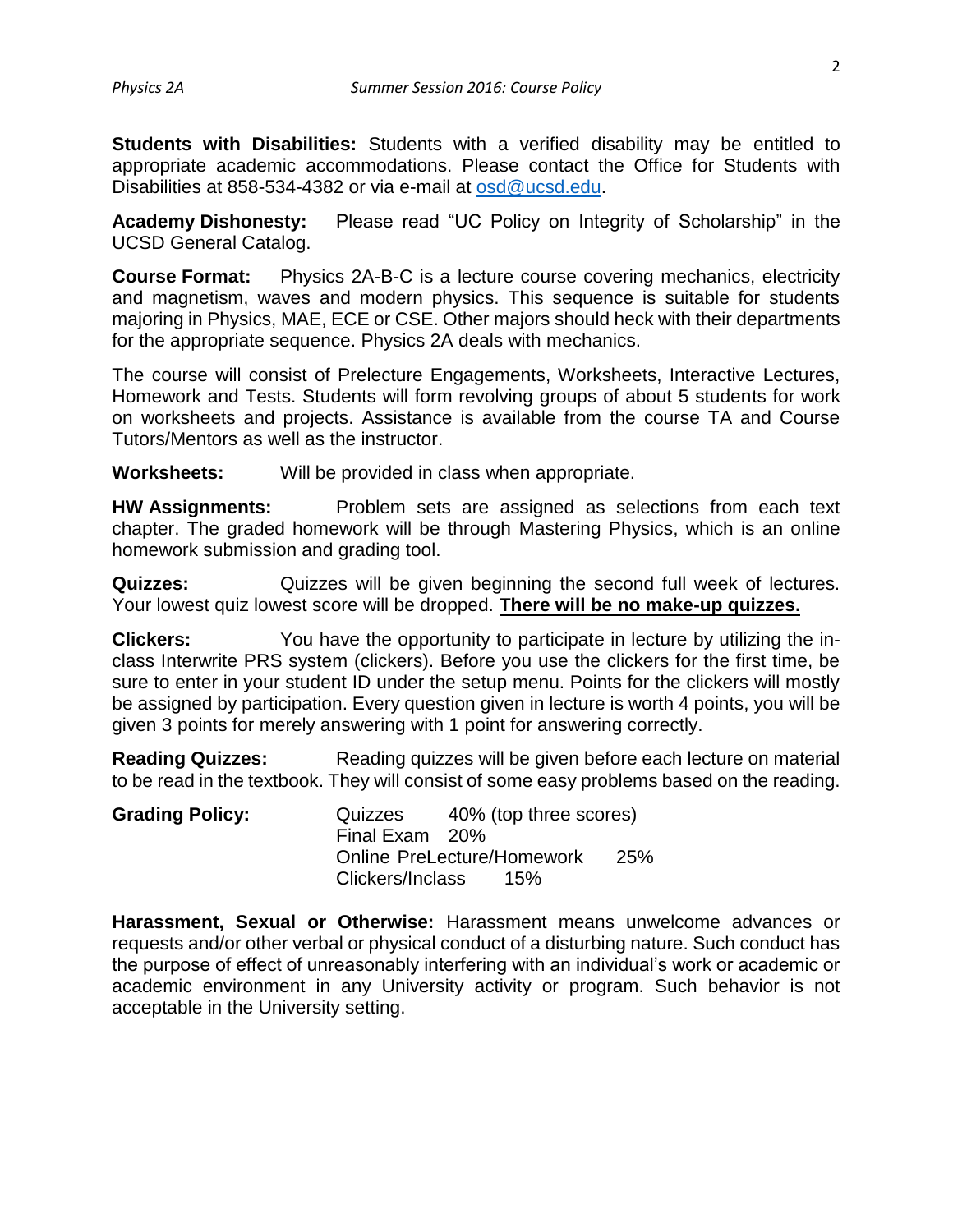## **TIPS FOR SUCCESS:**

**Wonder -** Being a good scientist begins with wondering about the world around you. As you take this course, look for phenomena in your everyday life that relate to topics discussed in class. Consider a scientific explanation for the things you observe.

**Ask Questions -** Asking questions during class is essential to your success. Try not to worry that your questions might sound foolish – it's almost guaranteed that other students have the same questions. If your question doesn't get covered during class *please* see me during office hours, or make arrangements with me to meet another time. The sooner you come in for help, the sooner you can get back on track.

**Read the text before coming to class -** Reading Quizzes – When you come to class, I assume that you have already read the assigned sections in the text and done the reading quizzes. Preparing beforehand will help you get the full benefit of the in-class discussion and activities.

**Keep up with the assigned homework problems –** Physics is more skill-based than knowledge-based: compared to a subject like history, there aren't as many individual facts you need to know, but you need to be able to apply a small number of fundamental concepts to a wide variety of situations. This means that you cannot just read the material, you have to *practice* it in order to understand it. You also need to give it time to sink in. Putting off homework until a dory or two before the exam is the most frequent cause of poor quiz scores. Start the homework as soon as you can. You should plan on spending at least an hour or two on the homework every day.

**Do the problems more than once –** After you have solved the problems, do them over again a day or so later. Work through each of the required exercises and problems at least twice – more if needed until you feel completely comfortable with the problems. When you really understand a problem, you will be able to just to find the correct answer, but also to explain the solution to another student in the class. You should be able to explain not just *what* you do at each step, but *why* you do it that way. Also, try to imagine different variations of the problem. How else could the problem be asked? What could be added to the problem to make it more complicated (but still solvable)? What other variables could be included or asked for? Then try to solve these new imagined variations. This will help encourage your brain to learn skills and techniques, not just memorize the steps to solve one particular problem.

**Form a study group –** The most effective way to learn physics is to discuss problems with another student, or in a group of three or four students. If you are stuck on problem, someone else in the group may come up with the "missing piece" that lets you solve the problem. If you already know how to do a problem, explaining it to other students helps to solidify your understanding. Talking through the problems with other students will give you a much better understanding of physics concepts. Most people find the study group works better if everyone first tries to do the homework on his/her own before meeting together. This allows the group to focus on the areas where people are having difficulty. I will also set up a discussion group on Blackboard where you can ask questions of other students – more details on this will be available in class.